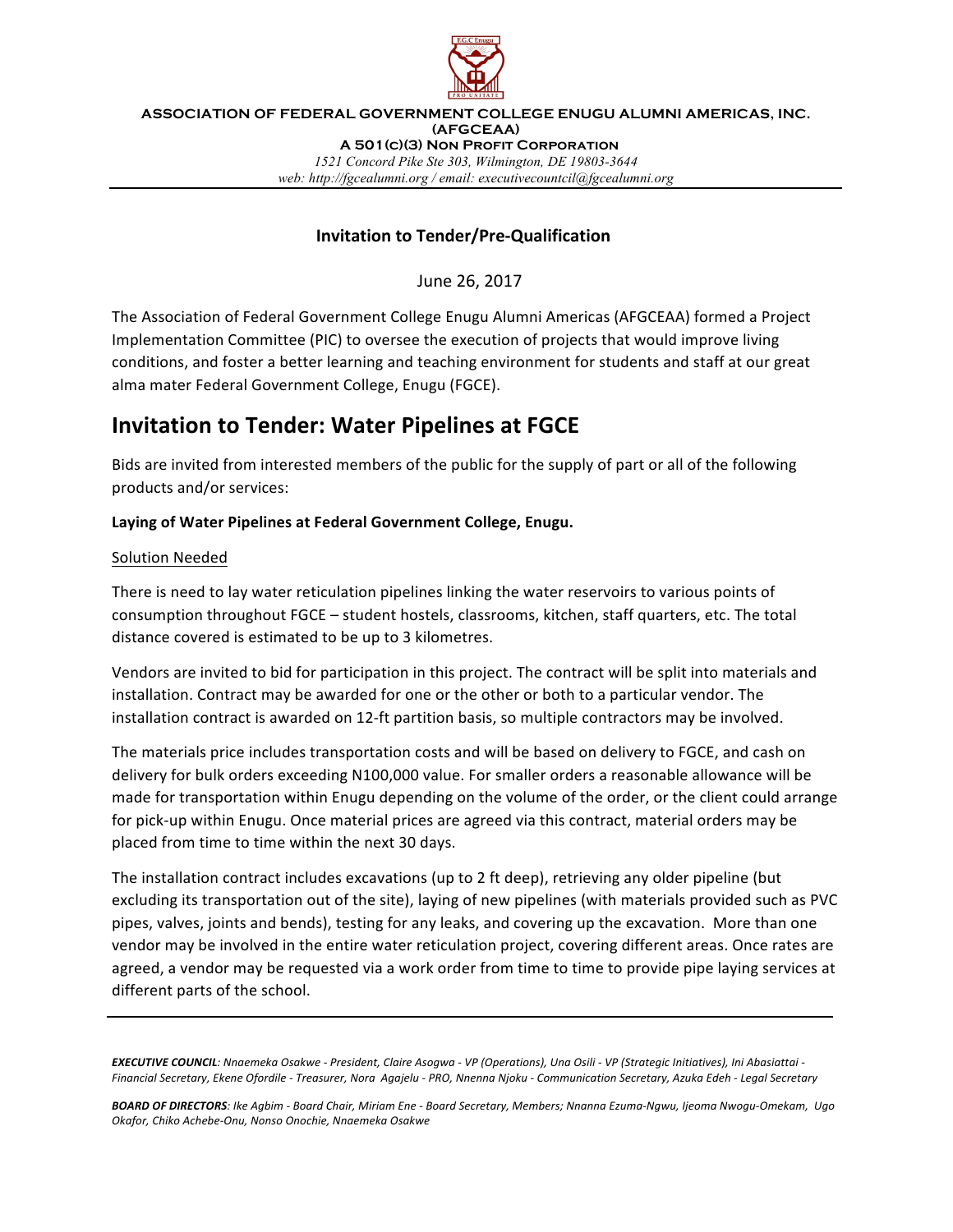

#### **ASSOCIATION OF FEDERAL GOVERNMENT COLLEGE ENUGU ALUMNI AMERICAS, INC. (AFGCEAA) A 501(c)(3) Non Profit Corporation**

*1521 Concord Pike Ste 303, Wilmington, DE 19803-3644*

*web: http://fgcealumni.org / email: executivecountcil@fgcealumni.org*

Payment will be cash on delivery (for materials) or periodically (eg weekly) for work completed (for installation).

## **Water Reticulation Project - FGCE**

|      |                                                 |           | Unit  |        |
|------|-------------------------------------------------|-----------|-------|--------|
| S/Nr | <b>Item Description</b>                         | Qty       | Price | Amount |
| 1    | 6 inch pressure pipe x 18 ft long               |           |       |        |
| 2    | 6 inch pressure bend                            |           |       |        |
| 3    | 6 inch pressure T                               |           |       |        |
| 4    | 6 inch pressure gable joint                     |           |       |        |
| 5    | 4 inch pressure pipe x 18 ft long               |           |       |        |
| 6    | 4 inch pressure bend                            |           |       |        |
| 7    | 4 inch pressure T                               |           |       |        |
| 8    | 4 inch pressure gable joint                     |           |       |        |
| 9    | 4 inch pressure pipe x 18 ft long               |           |       |        |
| 10   | 3 inch pressure pipe x 18 ft long               |           |       |        |
| 11   | 3 inch pressure bend                            |           |       |        |
|      |                                                 |           |       |        |
| 12   | 3 inch pressure T                               |           |       |        |
| 13   | 3 inch pressure gable joint                     |           |       |        |
| 14   | PVC Pipe Glue (Tangit)                          |           |       |        |
|      | Pipe installation per 12-ft partition (includes | Per 12-   |       |        |
|      | excavation, recovering any old pipe, laying new | ft        |       |        |
| 15   | pipe, testing it, and covering it back))        | partition |       |        |
|      |                                                 |           |       |        |

Tenders are hereby invited from eligible and reputable contractors who wish to bid for the projects. Completed tender documents for each project should be submitted to Project Implementation Committee via email at 2017projects@fgcealumni.org

All bids must be received by 11.59pm (WAT) on July 3rd, 2017.

The vendor must be prepared to commence work within 3 days from the date of the contract award.

**EXECUTIVE COUNCIL**: Nnaemeka Osakwe - President, Claire Asogwa - VP (Operations), Una Osili - VP (Strategic Initiatives), Ini Abasiattai -Financial Secretary, Ekene Ofordile - Treasurer, Nora Agajelu - PRO, Nnenna Njoku - Communication Secretary, Azuka Edeh - Legal Secretary

BOARD OF DIRECTORS: Ike Agbim - Board Chair, Miriam Ene - Board Secretary, Members; Nnanna Ezuma-Ngwu, Ijeoma Nwogu-Omekam, Ugo *Okafor, Chiko Achebe-Onu, Nonso Onochie, Nnaemeka Osakwe*